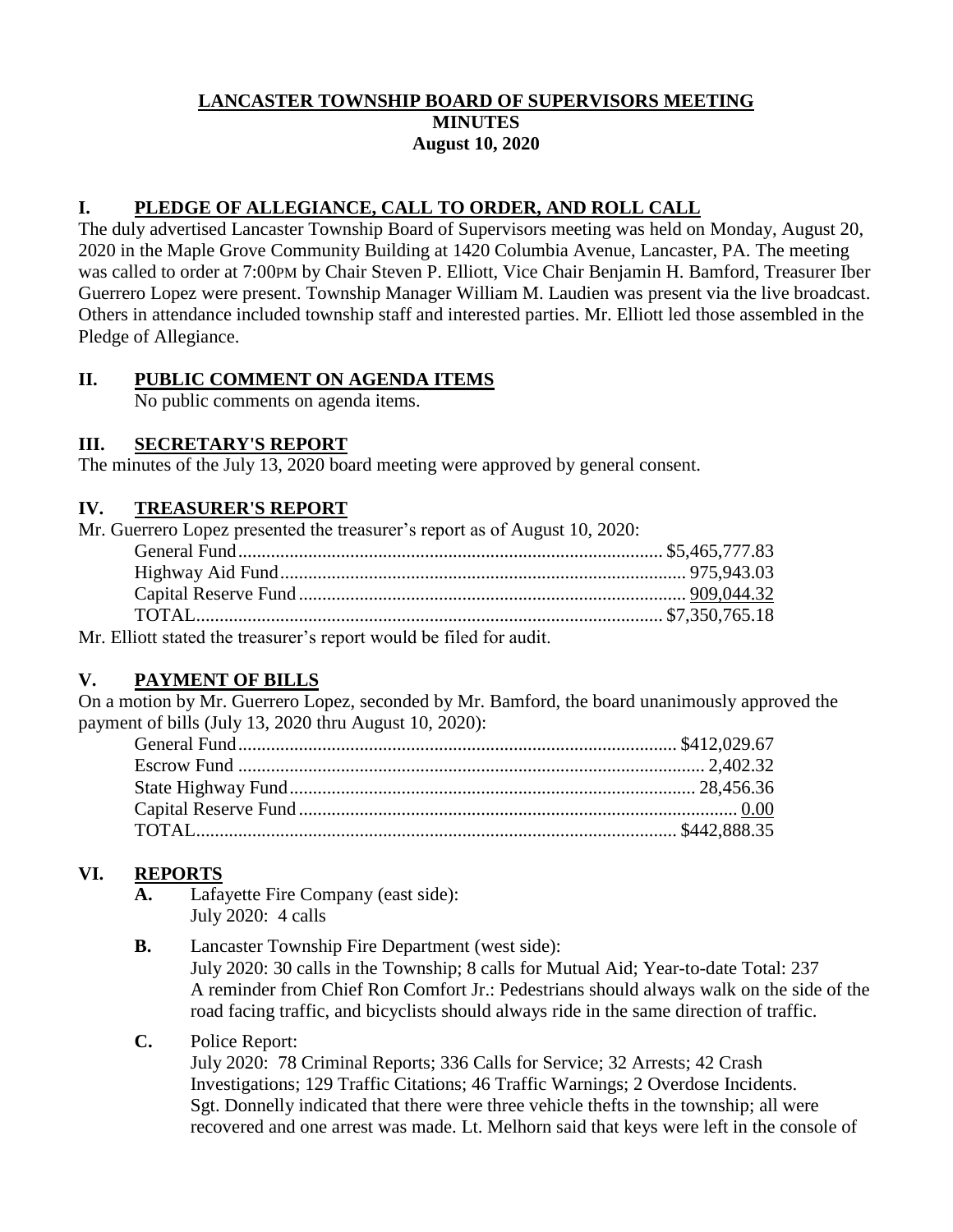one of the cars, and reminded everyone to not leave your keys in your vehicle. There have been some promotions within the department. He also let everyone know that the MTPD Use of Force Policy is available on their website a[t www.manheimtownshippolice.org](http://www.manheimtownshippolice.org/).

- **D.** Recycling Report: July 2020: 20.70%
- **E.** Sewer/Other Reports: Reports are available on the township website. Printed copies are also available at the township office during business hours for a nominal fee.

#### **WORKSHOP REPORTS**

The following departments presented updates to the board:

- Planning & Zoning
- Township Engineer
- Public Works

### **VII. ANNOUNCEMENTS**

- **A**. Board of Supervisors, Planning Commission, and Zoning Hearing Board meetings will be held at the Maple Grove Community Building, 1420 Columbia Avenue, until further notice. Meetings start at 7:00pm. Dates and times can be found on the township website.
- **B**. Historical Commission meetings will be held via Zoom. Dates, times, and Zoom information can be found on the township website.
- **C**. Saturday, September 5—Woody Waste Facility closed
- **D**. Monday, September 7—Labor Day Holiday. Office closed, Woody Waste Facility closed No trash/recycling collection; Waste Management will operate on 1-day delay for the week.
- **E.** Next Board of Supervisors Meeting: Monday, September 14, 2020, at 7:00PM; Maple Grove Community Building.

### **VIII. OLD BUSINESS**

No old business.

#### **IX. PLANNING AND ZONING BUSINESS**

### **A. LTPC 272 – Southern Village Phase IV Final Subdivision and Land Development Plan – Time Extension**

Mr. Bamford moved, Mr. Guerrero Lopez seconded, and the board unanimously acknowledged receipt of a time extension until November 13, 2020, from William Swiernik, David Miller/Associates, Inc., on behalf of Hogan Herr Wolf II, for the approval of the Land Development Plan for Southern Village Phase IV, LTPC 272. This extension was submitted in a letter dated July 10, 2020.

### **B. LTPC 296 – Conestoga View – Lot Add-On Plan – Time Extension**

Mr. Guerrero Lopez moved, Mr. Bamford seconded, and the board unanimously acknowledged receipt of a time extension until September 15, 2020, from Charles Suhr, Stevens & Lee, on behalf of Michael & Patricia D'Arcangelo and S&P Real Estate Company, L.P., for the approval of the Lot Add-On Plan for Conestoga View, LTPC 296. This extension was submitted in a letter dated July 15, 2020.